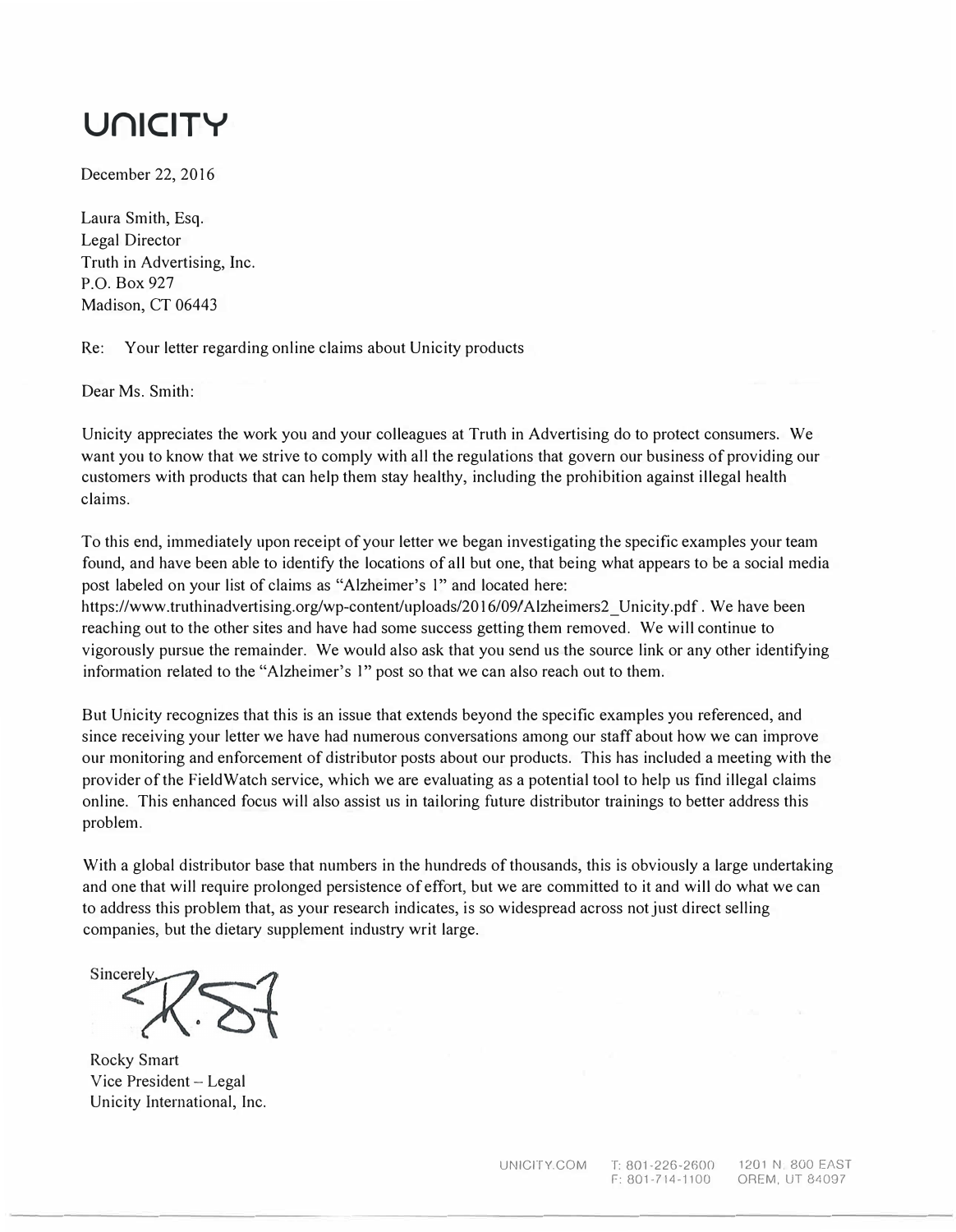

January 6, 2017

## **VIA REGULAR MAIL**

Rocky Smart Vice President – Legal Unicity International, Inc. 1201 N. 800 East Orem, Utah 84097

Re: Your letter to TINA.org regarding Unicity

Dear Mr. Smart:

I recently received your December 22nd letter you sent in response to the letter I sent to Stewart Hughes on November 22nd. I apologize for the delay in getting back to you – I have been out of the office and just returned yesterday.

In your letter, you asked for the source link or any other identifying information related to the "Alzheimer's 1" post in our Unicity Health Claims Database. The URL for that post is https://www.facebook.com/unicitybetterlife/photos/a.440945266016517.1073741827.44 0762266034817/440946352683075/?type=3&theater.

We will be posting all company responses to our notification letters on our website. If you wish to write further, we'd be happy to post any updates you have as well.

Thank you for reaching out. We are glad to see Unicity is making efforts in the right direction.

Sincerely,

Laura Smith, Esq. Legal Director Truth in Advertising, Inc. lsmith@truthinadvertising.org